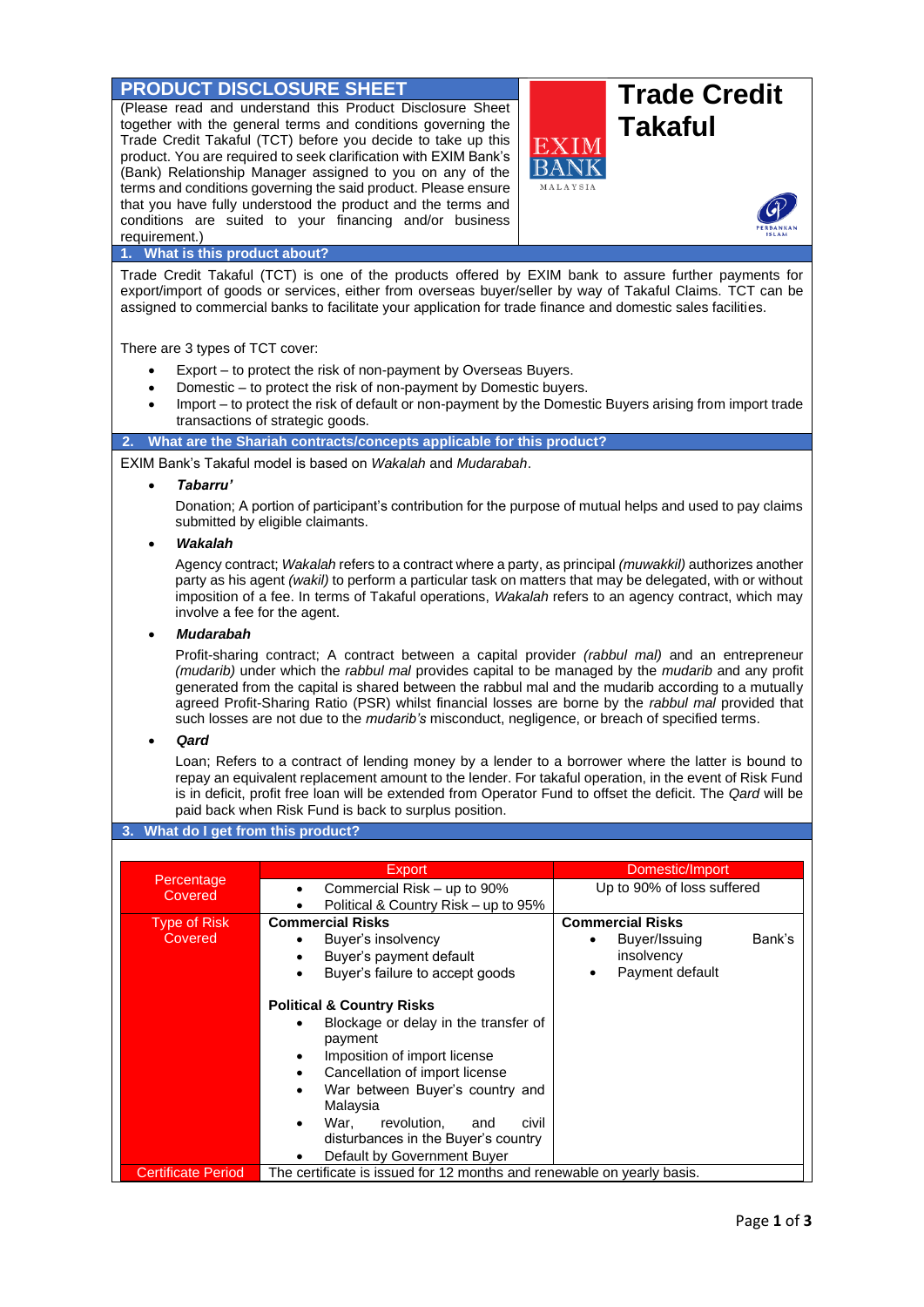| Commencement of<br>cover | Risk exposures commence when the goods<br>are shipped to Overseas Buyer.                                                      | Risk exposures commence upon the<br>acceptance of the goods to Domestic<br>Buver. |
|--------------------------|-------------------------------------------------------------------------------------------------------------------------------|-----------------------------------------------------------------------------------|
| Period of Cover          | Credit terms up to 180 days.                                                                                                  |                                                                                   |
| <b>Payment Term</b>      | Irrevocable Letter of Credit (ILC), Document Against Payment (DP), Document Against<br>Acceptance (DA) and Open Account (OA). |                                                                                   |
|                          |                                                                                                                               |                                                                                   |

**4. How much do I have to pay for the Takaful contribution?**

Your contribution will depend on the following criteria:

- Terms of payment
- Market grading
- Trading and claim experience
- Whole Turnover or Selective Policy
- Please contact our Relationship Manager for more information.

### **5. What are the fees and charges I have to pay?**

| Percentage from contribution |                  |     |
|------------------------------|------------------|-----|
| . .                          | Wakalah Fee      | 35% |
| <u>.</u>                     | <b>Risk Fund</b> | 65% |

### **Profit Sharing Ratio (PSR):**

Any profit arising from the investment of Risk Fund will be ploughed back to Risk Fund and share to Operator's Fund in the proportion of 80:20, respectively.

### **Refund of Excess Contribution:**

Where in the event the actual export is less than estimated export based on the Declaration of export made at the end of coverage period, the excess of the contribution paid upfront shall be refunded to the eligible Participant provided no claim has arisen during the then current coverage period. The refund will be based on matrix approved by the Bank.

Where applicable:

| No.            | Type of Fees & Charges                                                                                                                                                                                 | Quantum                                                                                                      |
|----------------|--------------------------------------------------------------------------------------------------------------------------------------------------------------------------------------------------------|--------------------------------------------------------------------------------------------------------------|
| $\mathbf{1}$ . | Export<br>Credit Limit Application (CLA) Fee<br>Annual Review of Buyer<br>$\bullet$                                                                                                                    | • RM250 per buyer<br>• RM250 per buyer                                                                       |
| 2.             | Domestic/Import<br>Credit Limit Application (CLA) Fee<br>Annual Review of Buyer<br>$\bullet$                                                                                                           | • RM50 per buyer<br>• RM50 per buyer                                                                         |
| 3.             | <b>SWIFT Charges</b>                                                                                                                                                                                   | <b>RM70</b>                                                                                                  |
| 4.             | Stamp Duty                                                                                                                                                                                             | <b>RM10</b><br>Malaysia<br>and/or<br>in<br>stamping requirement in<br>other<br>jurisdiction (if applicable). |
| 5.             | Postage / Delivery Charges<br><b>Local Party</b><br>Normal Mail<br><b>Registered Mail</b><br>$\bullet$<br>Courier / Hand delivery<br>Foreign Party<br>Normal Mail<br><b>Registered Mail</b><br>Courier | Min.RM3<br>Min.RM6<br>Min.RM7<br>Min.RM4<br>Min.RM8<br>Min.RM50 - varies on location                         |

Please request from your Relationship Manager for the Bank's Standard Fees and Charges on Islamic Products and Services. If there are any changes in fees and charges that are applicable to your facility, the Bank will notify you at least 21 calendar days prior to the effective date of implementation.

# **6. What if I fail to fulfil my obligation?**

Your Takaful Certificate cannot be enforced. Hence, the business transaction is not covered by us.